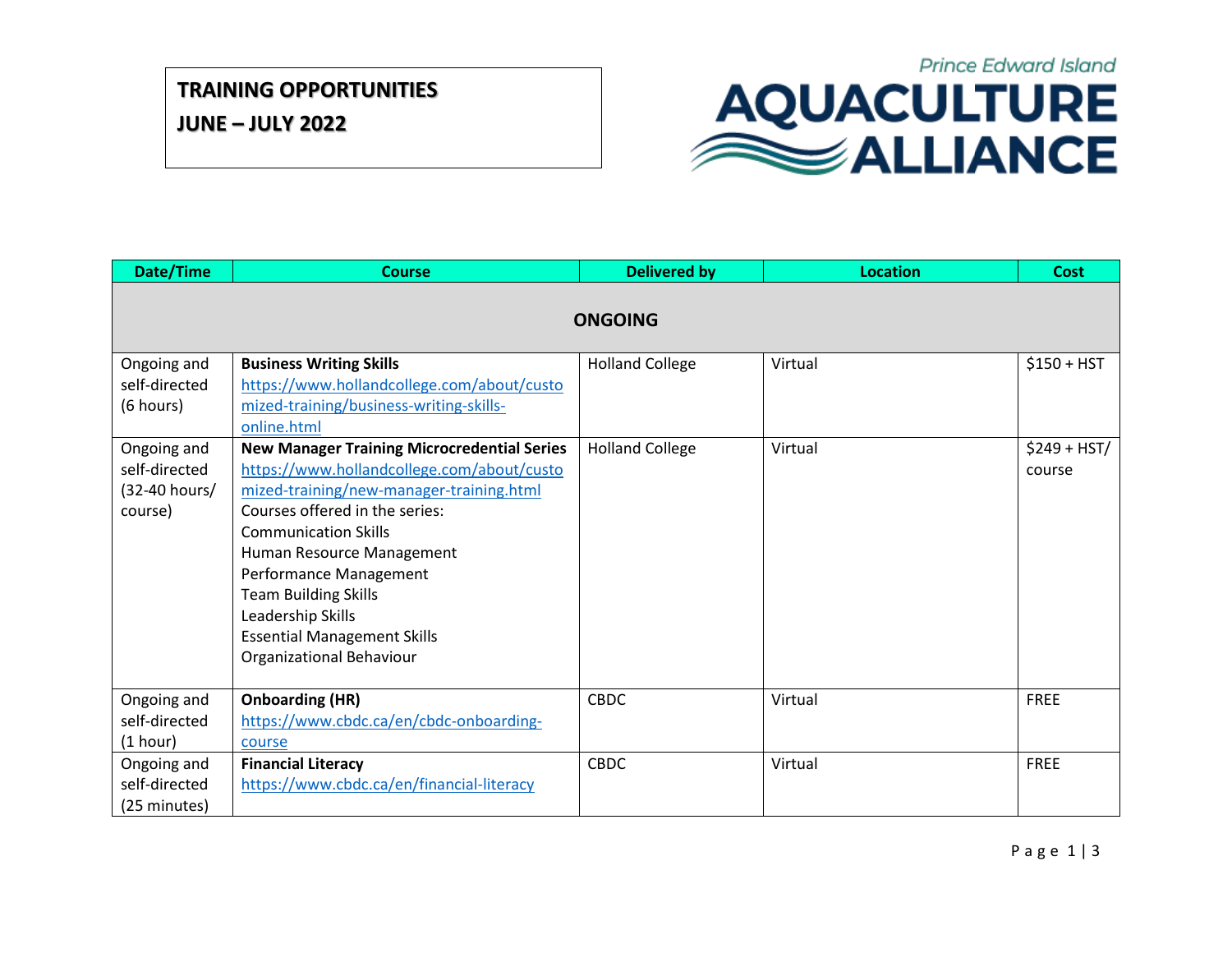## **TRAINING OPPORTUNITIES**

**JUNE – JULY 2022**

## **Prince Edward Island** AQUACULTURE

| Date/Time      | <b>Course</b>                                                                 | <b>Delivered by</b>    | <b>Location</b>                     | <b>Cost</b>  |  |  |  |  |
|----------------|-------------------------------------------------------------------------------|------------------------|-------------------------------------|--------------|--|--|--|--|
| Ongoing and    | <b>Facebook Business Page Tutorial</b>                                        | <b>CBDC</b>            | Virtual                             | <b>FREE</b>  |  |  |  |  |
| self-directed  | https://www.cbdc.ca/en/facebook-business-                                     |                        |                                     |              |  |  |  |  |
| (10 minutes)   | page-tutorial                                                                 |                        |                                     |              |  |  |  |  |
|                |                                                                               |                        |                                     |              |  |  |  |  |
| <b>JUNE</b>    |                                                                               |                        |                                     |              |  |  |  |  |
|                |                                                                               |                        |                                     |              |  |  |  |  |
| June 7         | Pay Transparency Changes for Employers                                        | Wendy McIntyre,        | Virtual (Zoom)                      | <b>FREE</b>  |  |  |  |  |
| $12 - 1:30$ pm | https://ruralactioncentres.ca/event/info-                                     | resolveHR              |                                     |              |  |  |  |  |
|                | session-pay-transparency-pay-history-changes-                                 |                        |                                     |              |  |  |  |  |
|                | to-the-employment-standards-                                                  |                        |                                     |              |  |  |  |  |
|                | act/?instance id=600                                                          |                        |                                     |              |  |  |  |  |
|                |                                                                               |                        |                                     |              |  |  |  |  |
| June 8         | Walk in with a Business Idea, Walk out with a                                 | Ronda Bellefontaine,   | <b>Alberton Rural Action Centre</b> | <b>FREE</b>  |  |  |  |  |
| $9 am - 12 pm$ | business plan (1 of 2 workshops)                                              | Like Nobody's Business |                                     |              |  |  |  |  |
|                | https://ruralactioncentres.ca/event/walk-in-                                  |                        |                                     |              |  |  |  |  |
|                | with-an-idea-walk-out-with-your-business-                                     |                        |                                     |              |  |  |  |  |
|                | plan/?instance id=556                                                         |                        |                                     |              |  |  |  |  |
| June 10        | Walk in with a Business Idea, Walk out with a                                 | Ronda Bellefontaine,   | <b>Alberton Rural Action Centre</b> | <b>FREE</b>  |  |  |  |  |
| $9 am - 12 pm$ | business plan (2 of 2 workshops)                                              | Like Nobody's Business |                                     |              |  |  |  |  |
|                | https://ruralactioncentres.ca/event/walk-in-                                  |                        |                                     |              |  |  |  |  |
|                | with-an-idea-walk-out-with-your-business-                                     |                        |                                     |              |  |  |  |  |
| June 20        | plan/?instance id=616<br><b>Mental Health Awareness</b>                       | <b>UPEI</b>            | Online                              |              |  |  |  |  |
| $9 am - 4 pm$  |                                                                               |                        | (1 of 3 courses for Certificate in  | $$449 + HST$ |  |  |  |  |
|                | https://www.upei.ca/professional-<br>development/certificates/certificate-in- |                        | Workplace Mental Health and         |              |  |  |  |  |
|                | mental-health-and-well-being                                                  |                        | Well-Being)                         |              |  |  |  |  |
| June 20 -      | <b>Intro to Workplace Writing</b>                                             | <b>UPEI</b>            | Online                              | $$599 + HST$ |  |  |  |  |
| August 28      | https://www.upei.ca/professional-                                             |                        |                                     |              |  |  |  |  |
|                | development/course/intro-workplace-writing                                    |                        |                                     |              |  |  |  |  |
|                |                                                                               |                        |                                     |              |  |  |  |  |